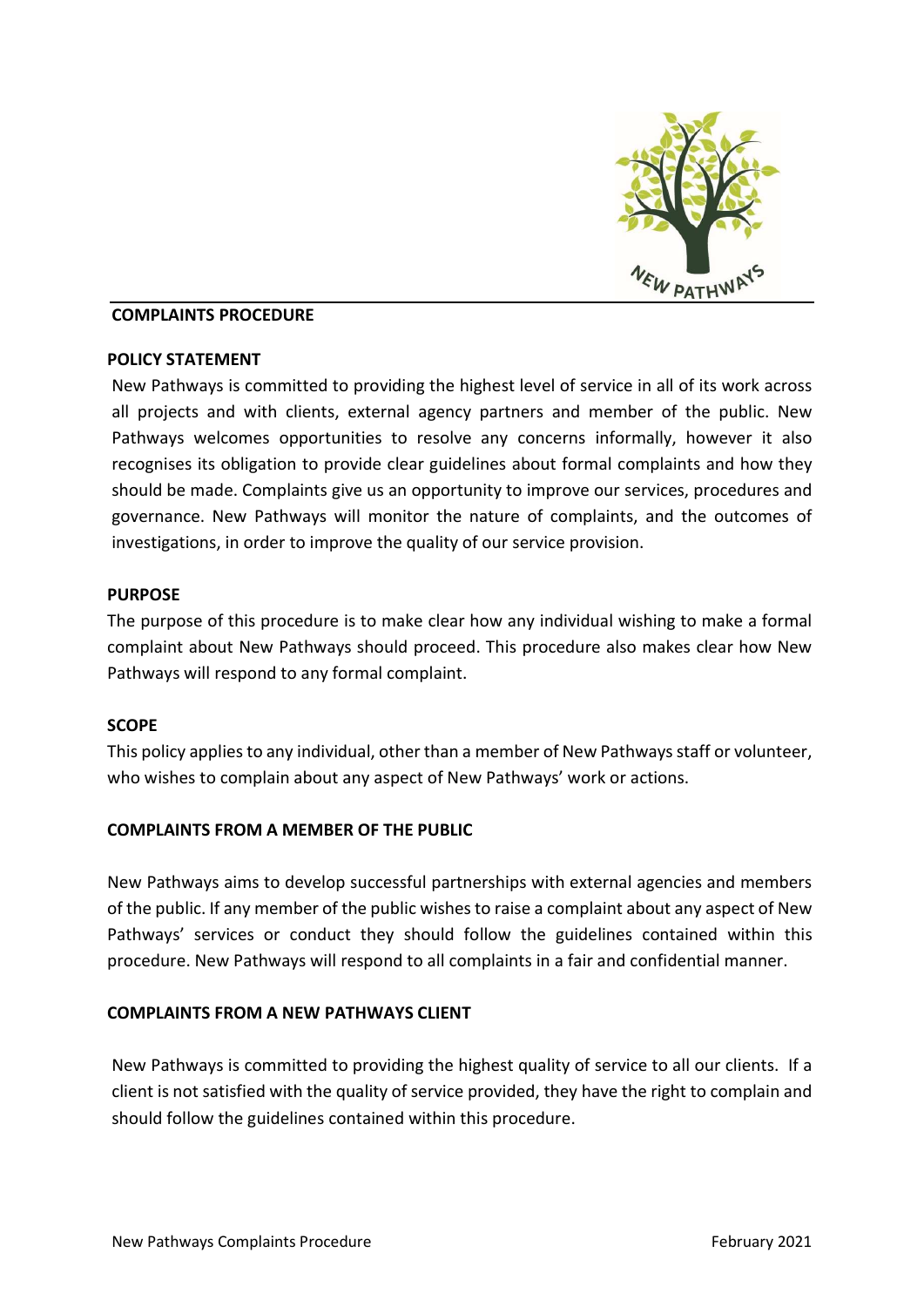We will respond to all complaints promptly in a fair and confidential manner. However, there may be occasions where New Pathways may be required to disclose the details of a complaint to a third party. Complainants will be advised where this is necessary.

We will ensure that no client will, in any way, be disadvantaged as a result of making a complaint.

# PROCEDURE FOR MAKING A FORMAL COMPLAINT

Any complaint should be made within three months of an issue arising.

The complaint should be raised, in the first instance, with the member of staff involved. The member of staff should inform the Deputy Chief Executive of the complaint.

If the issue is not resolved satisfactorily a formal complaint may be made. This can be in writing or by email and should be addressed to the Deputy Chief Executive. The complainant should supply a name and address for all communication and must provide full details of the nature of the complaint.

The complainant will receive an acknowledgement of the formal complaint within five days of it being received by the Deputy Chief Executive.

The Deputy Chief Executive will investigate the complaint and report findings within 15 working days or request an extension to this period, providing an explanation of why this is necessary. Where an investigation extends beyond 20 working days, the Deputy Chief Executive will inform the complainant, in writing, of the expected completion date.

Further to producing the report, the Deputy Chief Executive will respond to the client within a further five working days and will indicate what action has been taken, or is proposed, to resolve the complaint. Alternatively, if the complaint is not upheld, the reasons for that decision will be fully explained.

Where a complainant is not satisfied with the outcome, they may appeal the decision by writing to the Chief Executive. The appeal must be lodged, in writing, no later than 10 working days after the initial outcome has been received.

The complainant will receive an acknowledgement of the appeal within five working days of it being received by the Chief Executive. The Chief Executive will investigate the appeal and will inform the complainant of the outcome of the appeal within twenty working days from the date of acknowledgement.